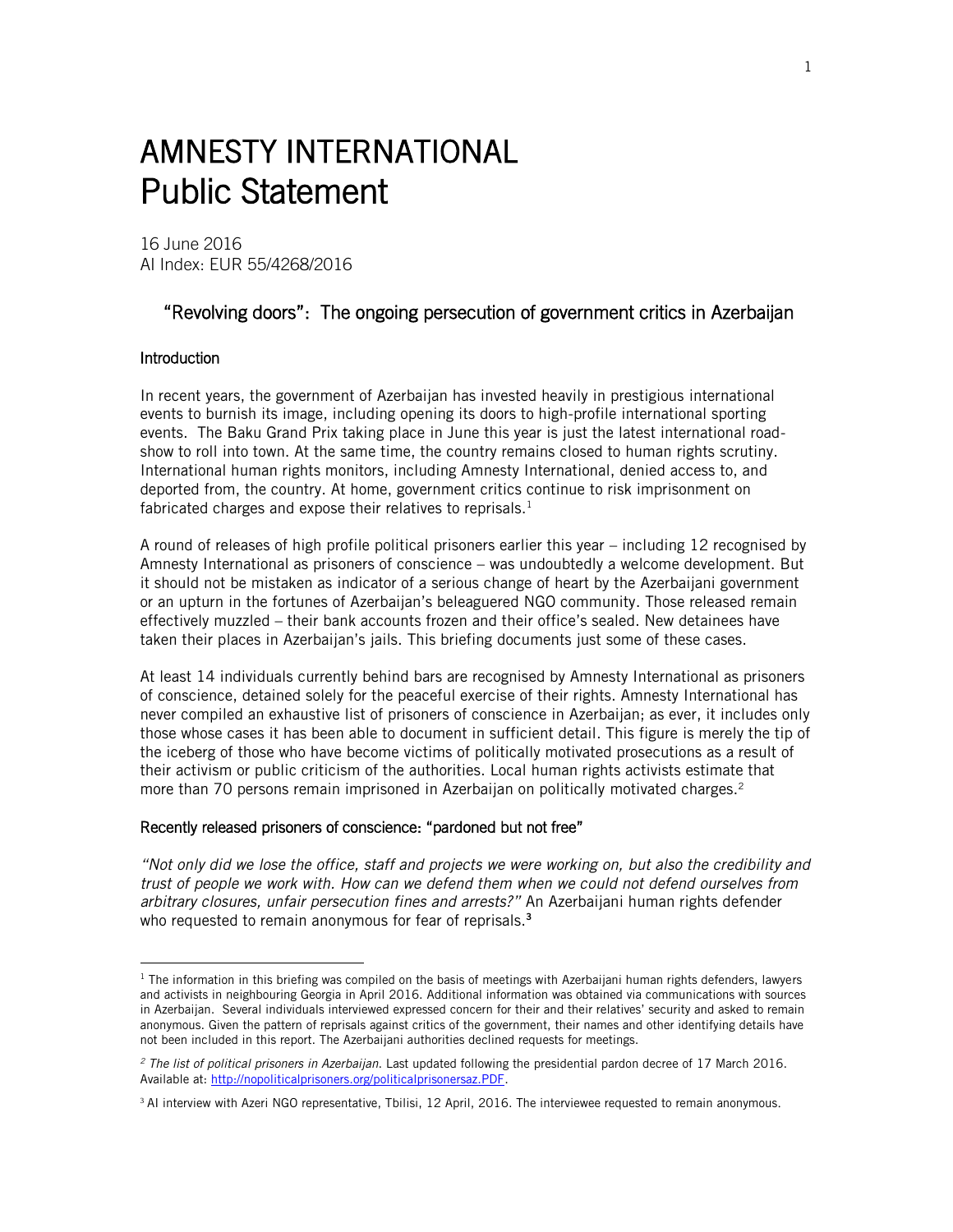Azerbaijan's civil society remains largely paralyzed following the closure of its most prominent NGOs and the arrest and release of many of their leaders. At the time of writing the offices of Legal Education Society, the Lawyers' Association of Azerbaijan, the [Institute for Reporters'](https://www.google.co.uk/url?sa=t&rct=j&q=&esrc=s&source=web&cd=3&cad=rja&uact=8&ved=0ahUKEwjSmZCW3d7MAhVqCpoKHVxDCTAQFggkMAI&url=http%3A%2F%2Fwww.irfs.org%2F%3Flang%3Deng&usg=AFQjCNFn0GycJ6c3aiD9ZR4Th_fmdzneVw&bvm=bv.122129774,d.bGs)  [Freedom and Safety,](https://www.google.co.uk/url?sa=t&rct=j&q=&esrc=s&source=web&cd=3&cad=rja&uact=8&ved=0ahUKEwjSmZCW3d7MAhVqCpoKHVxDCTAQFggkMAI&url=http%3A%2F%2Fwww.irfs.org%2F%3Flang%3Deng&usg=AFQjCNFn0GycJ6c3aiD9ZR4Th_fmdzneVw&bvm=bv.122129774,d.bGs) the Democracy and Human Rights Resource Centre, and the Election Monitoring and Democracy Studies Centre, remain closed. The few NGOs that are still functioning have toned down their criticism of the government on human rights violations, and largely avoiding work on politically sensitive issues.

Many of the criminal cases opened in 2014-15 against NGO leaders for tax evasion and fraud remain open or suspended, despite their release. Those convicted have not seen their convictions quashed. As a result, their organisation's accounts remain frozen and their registration revoked or denied. They are not allowed to seek, receive or operate funds, or conduct their legitimate activities. Many are also banned from traveling abroad to meet their counterparts or take part in regional and international events shedding light on human rights abuses in Azerbaijan. As one of the recently released human rights defender Intigam Aliyev put it they are "pardoned but not free".

Intigam Aliyev, a prominent human rights lawyer, was sentenced to seven and a half years in prison on trumped-up charges of illegal entrepreneurship, abuse of power, fraud and tax evasion in connection with his human rights work. On 28 March 2016, after he had served more than one and a half years behind bars, Azerbaijan's Supreme Court changed his prison sentence to a fiveyear suspended sentence. While he has been released, he remains under travel restrictions and is unable to travel abroad without a special permission. His conviction has not been quashed.

Over the last two decades, Intigam Aliyev has trained an entire generation of human rights defenders in Azerbaijan and helped hundreds of victims of human rights violations to take their grievances to the European Court of Human Rights (ECHR). Now he is unable to practise his profession and carry out his legitimate work in the defence of human rights, as the restrictions placed on him as part of his conditional release also prohibit him from exercising any public function for three years.

The NGO chaired by Intigam Aliyev – the Legal Education Society (LES) – that provided legal support and representation to numerous victims of human rights violations remains closed following the criminal investigation initiated against it in August 2014. The authorities have not yet returned the equipment and documentation seized following Intigam Aliyev's arrest in August 2014, including legal case materials, compromising lawyer-client confidentiality and preventing continuing litigation on those cases. The criminal investigation into LES has been suspended but has not been closed. LES has been issued with a fine of a total amount of AZN 66,000 (roughly US\$ 45,000) fine for alleged financial irregularities, while Intigam Aliyev's personal and NGO bank accounts remain frozen and his office sealed.

Other human rights defenders and activists who have been released find themselves under similar restrictions.

Rasul Jafarov is a human rights defender who was imprisoned in retaliation for his campaign drawing international attention to human rights abuses in Azerbaijan during the 2012 Eurovision song contest. Rasul Jafarov spent more than a year behind bars on similar trumped up-charges of financial irregularities as Intigam Aliyev. He was released on 17 March 2016 following a presidential pardon decree. The very same day, the European Court of Human Rights ruled that his detention had been arbitrary and that its actual purpose had been to silence and punish him for his activities as a human rights defender. Rasul Jafarov's conviction has not been quashed,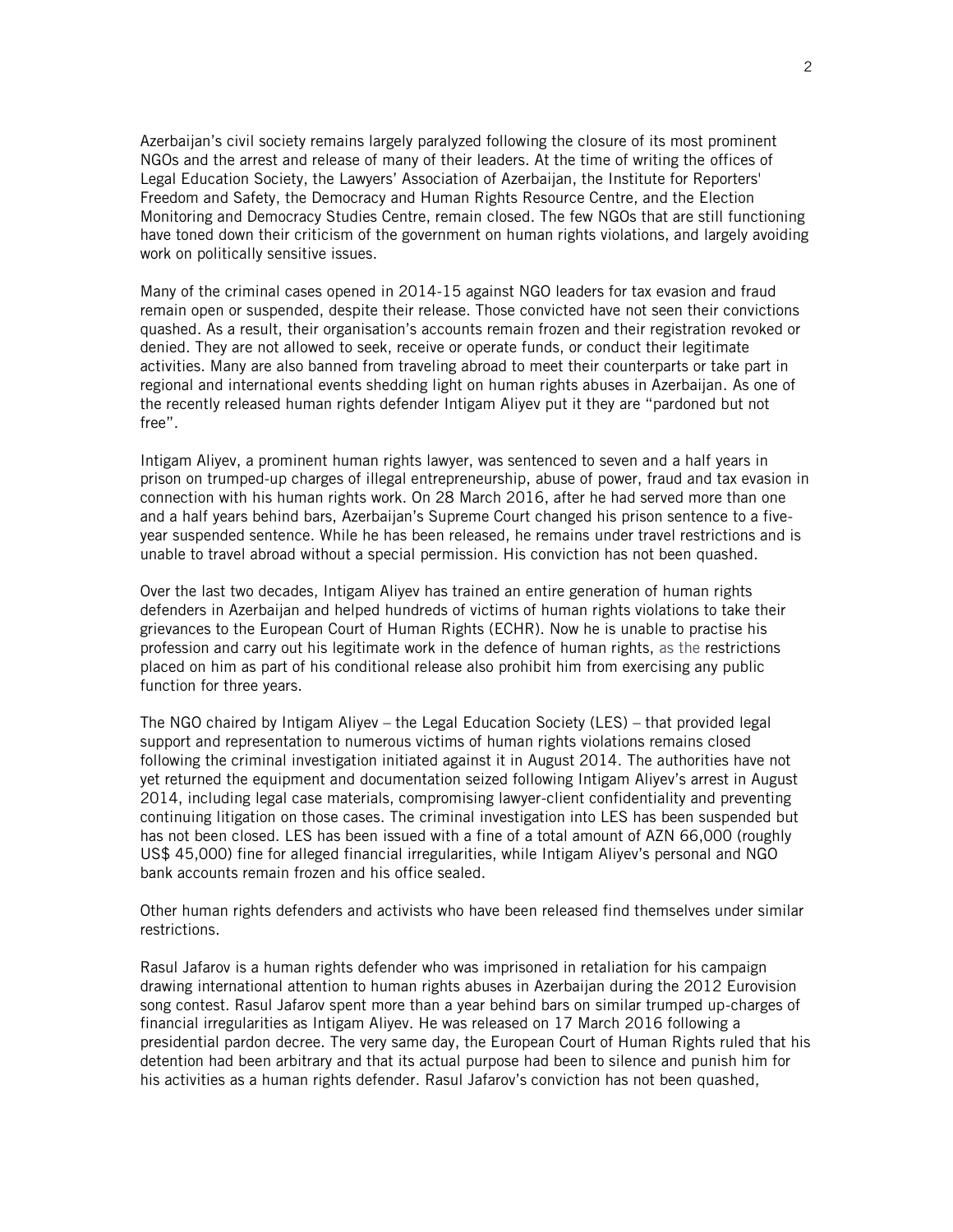however. His bank accounts remain frozen. His NGO Sport for Rights remains without registration, after the authorities repeatedly rejected his application on arbitrarily grounds.

The denial of registration and the freezing of his accounts mean that he is prevented from raising any funding for his NGO work. Meanwhile, following his arrests Rasul Jafarov has been issued with AZN 10,000 (roughly US\$ 5,000) fine for alleged failure to pay taxes and for running an unregistered NGO.

Anar Mammadli, another prominent human rights defender, was released after spending more than two years behind bars. Like others he was convicted on baseless charges of fraud and tax evasion in retaliation for exposing electoral fraud.

His NGO – Election Monitoring and Democracy Studies Center (EMDS) – was a leading national watchdog until its registration was arbitrarily denied shortly after it issued critical reports documenting widespread fraud and violations of electoral law during the October 2013 Presidential Election came under investigation.

The EDMS remains without registration and Anar Mammadli still faces A AZN 27,000 (roughly US\$ 13,000) fine for failure to pay taxes and his bank accounts remain frozen.

Journalist Khadija Ismayilova, the former head of Radio Free Europe's Azerbaijan bureau famous for investigating high-level corruption in Azerbaijan, was released on 25 May 2016 after spending a year and a half behind bars. She was sentenced to seven and a half years imprisonment in September 2015 under trumped-up charges of embezzlement, illegal entrepreneurship, tax evasion and abuse of office connected with her journalistic work. The Supreme Court changed her sentence to a suspended term of three and a half years on appeal, but did not quash her conviction. She is also subject to a five-year travel ban and prohibited from holding public office. She has vowed to continue her journalistic work. However, the Radio Free Europe bureau in Baku where she used to work has since been closed, after it was raided, searched and sealed indefinitely by the authorities in December 2014.

The threat of fresh charges continues to hang heavy over those that continue to speak out publicly, as the experiences of Tofiq Yaqublu since his release shows. Tofiq Yaqublu, a journalist and an opposition figure, was arrested on 4 February 2013, on trumped up charges of inciting violence after he reported on anti-government riots. He was released on 17 March 2016, after spending more than three years behind bars. His convictions have not been quashed, despite an EHCR ruling in 2015 that concluded he was deprived of his liberty in the absence of a reasonable suspicion of the commission of a criminal offense.<sup>4</sup>

Since his release, Tofiq Yaqublu has already been called in for questioning and interrogation at the Prosecutor General's Office. Following a series of critical interviews and posts on social media, in which he blamed President Ilham Aliyev for orchestrating a campaign of political imprisonments,<sup>5</sup> Tofiq Yaqublu was questioned on 15 April this year. He reported that the Prosecutor General's Office warned him against disseminating "libellous statements" on social media and informed him

<sup>4</sup> Case of Yagublu v. Azerbaijan. (application no. 31709/13) [http://hudoc.echr.coe.int/eng?i=001-](http://hudoc.echr.coe.int/eng?i=001-158506#{"itemid":["001-158506"]}) [158506#{"itemid":\["001-158506"\]}](http://hudoc.echr.coe.int/eng?i=001-158506#{"itemid":["001-158506"]})

<sup>5</sup> Freed Opposition Leader Says Azerbaijan's President Orchestrates Imprisonments. <http://www.rferl.org/content/azerbaijan-yagublu-aliyev-orchestrates-imprisonments/27646541.html>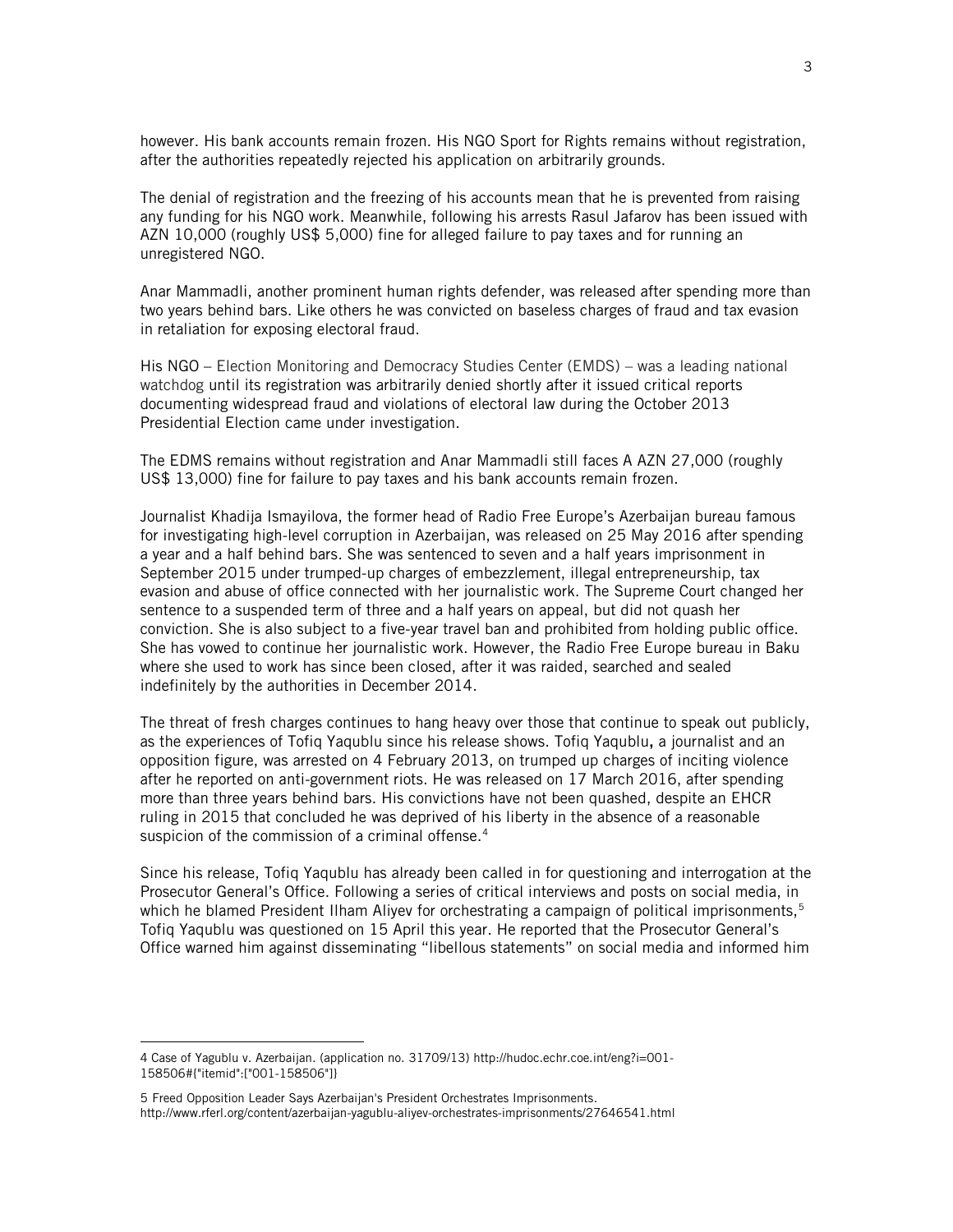that he could face criminal charges for inciting national, racial or religious hatred.<sup>6</sup> Following these warnings, on 19 May 2016, he was detained at a border check point and prevented from leaving the country, despite having received an official notification from the Prosecutor General's Office that his travel ban had been lifted.

### The persecution of online critics

 $\overline{a}$ 

Having effectively repressed free expression in virtually every public sphere, the authorities are now tightening their grip over the online space. Internet-based publications and social media, especially Facebook, are closely monitored; those who use them to express critical political views risk arrest. Not content with decapitating organised civil society, the long-arm of the Azerbaijani state is now reaching deep into social media and targeting independent voices before they attract too large a following.

Penalties imposed on online critics have ranged from short-term administrative detention to prosecution for serious crimes under false charges. The severity of the penalty appears to depend on how steadfast the "culprit" is in resisting the authorities' demands. Arrest and "administrative detention" under non-criminal charges – usually for purportedly "resisting police" – appear to be used as a warning and a first "soft" reprimand for young bloggers disseminating online information critical of the government.

On 23 January 2016, 20 year-old university student Khalid Khanlarov was called in for questioning by the Prosecutor's Office in connection with a Facebook page he had set up. Before the arrest, Khalid Khanlarov and a friend had created a Facebook page "Ditdili" ("Mosquito" in Azeri) that satirized the government and its policies. It had become popular in Azerbaijan and had several thousand followers. Khalid Khanlarov told Amnesty International he was interrogated about the content of the page as well as the identity of page administrators. After he refused to give the names, he was taken to the police station. He was accused of "resisting police", and sentenced to 25 days of administrative detention.

According to Khalid Khanlarov, he was threatened and beaten for two days while in detention, before he agreed to reveal the names of the administrators of the Facebook page and promised to refrain from similar activities in the future. His defence lawyer was prevented from visiting him in prison for over a week. He was released on 2 February upon completion of his administrative sentence. Despite his and his lawyer's demands, no investigation has been carried out into allegations of forced confessions obtained as a result of ill-treatment and the denial of access to his legal representative in detention.

Other online activists have faced more serious, criminal charges, typically drug-related. Allegations of torture and ill-treatment while in police custody are common and highly credible.

On 8 January 2015, police arrested a young blogger and opposition Popular Party activist Elvin Abdullayev. According to his mother, he was apprehended by the police in Baku when walking home after university exams. After being questioned about his political activism and Facebook posts for several hours, he was searched at the same police station where three grams of heroin were allegedly found on him. He was prevented from meeting with his family and lawyer for two days while being pressured to sign a "confession". According to his mother, while in

<sup>6</sup> Кавказский Узел. Прокуратура Азербайджана пригрозила оппозиционеру Тофигу Ягублу уголовным преследованием. 16 April 2016. Available at<http://www.kavkaz-uzel.ru/articles/280989/>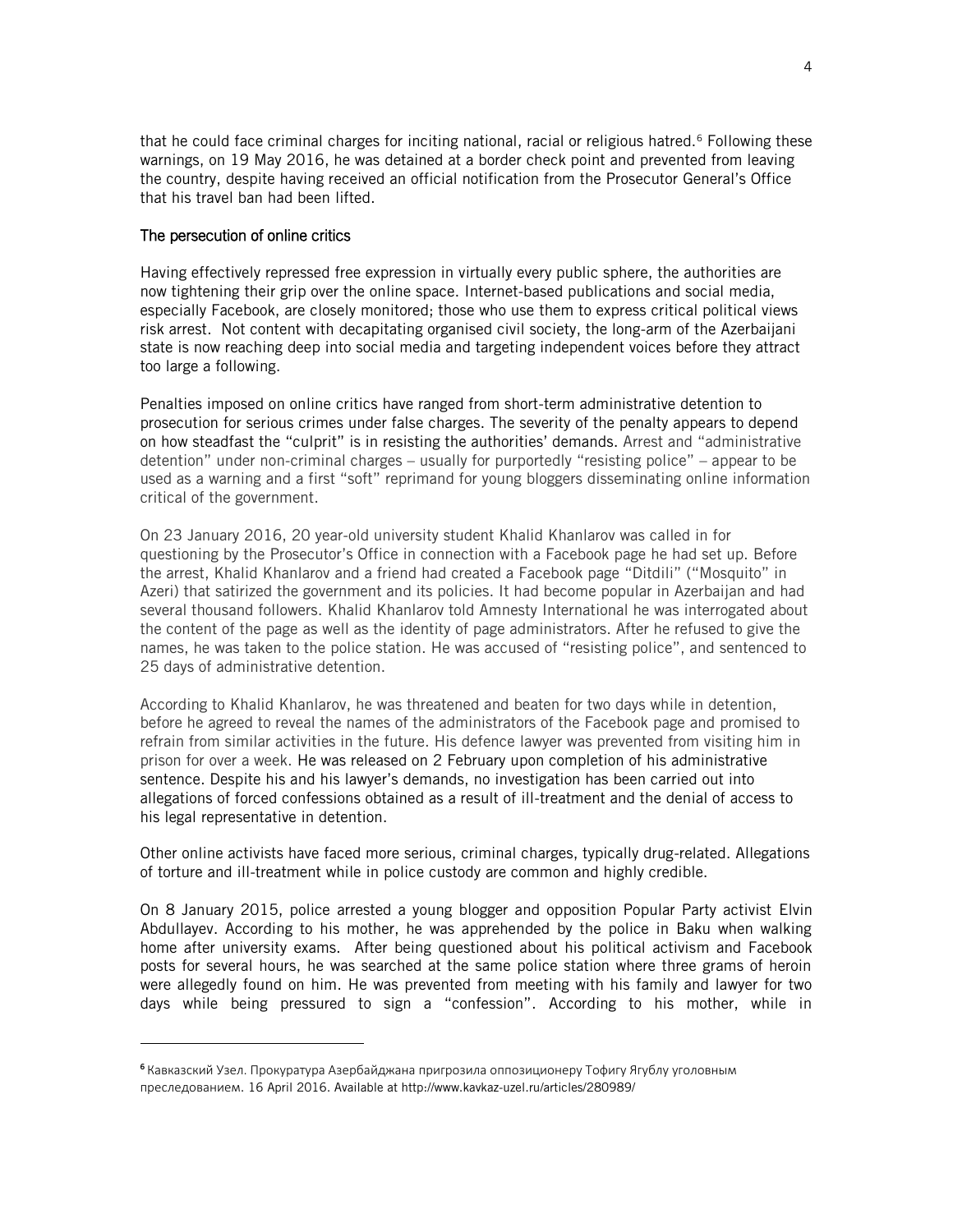incommunicado detention, he was beaten by the police, deprived of food for three days and pressured to renounce his political convictions and stop posting critical materials on Facebook.

On 10 January 2015, he was charged with drug trafficking (Articles 234.3 and 234.4). On 1 June 2015, Baku City Court sentenced him to six years in prison. The allegations of his torture and other ill-treatment were not effectively investigated and the court denied independent forensic experts permission to visit him in the detention, despite the requests of his lawyers and family.

Prior to his arrest, Elvin Abdullayev was active on social media, where he published information and articles critical of government policies. As a student at the Azerbaijani Pedagogical University, he had also previously reported being summoned and reprimanded by the Vice Rector after he had made comments critical of the government while speaking with his fellow students. Elvin Abdullayev is a prisoner of conscience arrested in retaliation of peacefully expressing his views critical to the government online and in public.

In a more recent case, on 8 December 2015, another opposition activist was arrested for his Facebook posts. Fuad Gahramanli, leader of the opposition Popular Party, was summoned to the Prosecutor General's Office and questioned about the comments he had left on Facebook in connection with security operations launched by the government in November 2015 in Nardaran, a suburb of the capital Baku' that is known as a traditional Shi'ite Muslim "stronghold".

Fuad Gahramanli wrote several posts regarding the operations during which police forces arrested the leader and several other members of Muslim Unity, a local Shi'ite group, allegedly in response to a planned terrorist attack. The clashes that ensued left seven people dead, including two police officers. In his comments on Facebook, Fuad Gahramanli called on Shia Muslims not to abandon the arrested Muslim Unity leader and to continue protests and struggle as *shehids* (reference to Muslim martyrs who have died fulfilling a religious commandment), and compared Azerbaijan's government to *yezids* (corrupt tyrants).

The prosecution alleged that by posting the above content on social media, Fuad Gahramanli had propagated religious violence and incited violent uprising against the government.<sup>7</sup> On 8 December 2015, after being questioned by the prosecutor, Fuad Gahramanli was charged in court with public incitement to overthrow the government and incitement of religious hatred (Articles 281.1 and 283.2.1 of the Criminal Code) and remanded for three month on pre-trial detention. On 15 March 2016, new charges of inciting mass disorders (Article 220.2) were added to his existing charges.

The only evidence presented by the prosecutor to support these charges against Fuad Gahramanli were his Facebook posts. The posts are critical of the government and its handling of the Nardaran incident. In several of his posts, Fuad Gahramanli uses religious metaphors and historical parallels from Shia Islamic tradition to condemn the government actions and to call for protests, however there is no direct call for violence. For example, in one of the posts, he draws parallels between Azerbaijan's government and the *yezids*. The post poses a rhetorical question as to why on the day of Ashura (that commemorates [a stance for social justice](http://whoishussain.org/who-is-hussain/the-full-story/) against tyranny) the Shia Muslims keep silent in the face of government repressions.

Amnesty International believes that Fuad Gahramanli's posts express his views regarding the

 $<sup>7</sup>$  Decision by the Deputy Chief of the Department on Investigation of Serious Crimes, 8 December 2015; a copy of an</sup> unofficial translation has been obtained by Amnesty International. See also: Turan News Agency, "Prosecutor's Office Finds "Guilty" of Events in Nardaran", 9 December 2015. Available at [http://wap.contact.az/docs/2015/Politics/120800139464en.htm.](http://wap.contact.az/docs/2015/Politics/120800139464en.htm)

<sup>5</sup>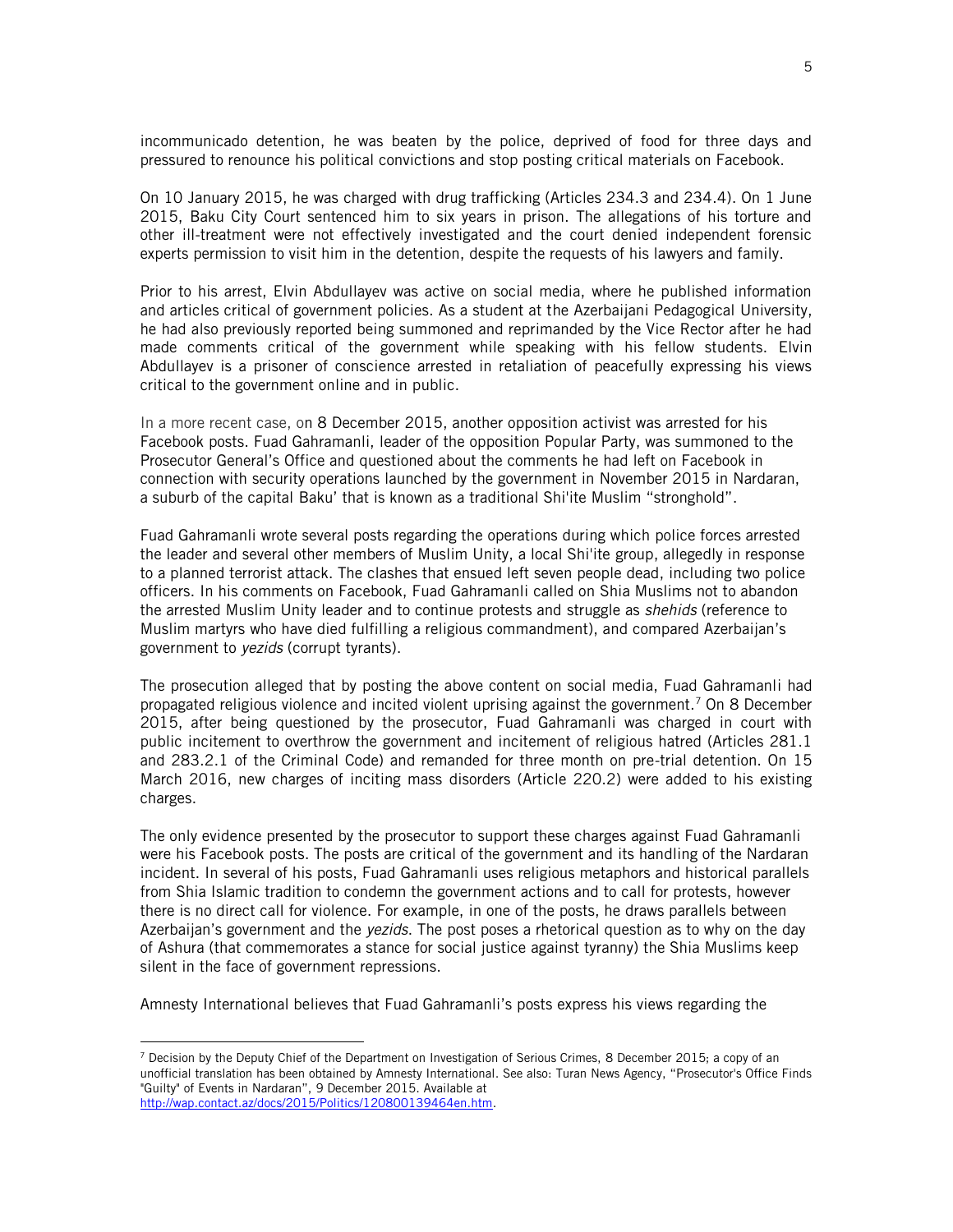events and the references to religious events and figures are protected under the right to freedom of expression and do not qualify as a form of incitement of hatred or violence. Fuad Gahramanli is a prisoner of conscience, held solely for the peaceful expression of his religious and political beliefs.

Fuad Gahramanli was previously targeted for his critical views and opinions. In 2011, he was arrested for participating in anti-government protests and convicted for public disorder, and sentenced to house arrest.<sup>8</sup>

In a more recent case, two young activists who engaged in both online and offline political protest have been targeted in a heavy-handed way, which appears intended to set an example for others.

Giyas Ibrahimov and Bayram Mammadov were arrested on 10 May 2016 in Baku for alleged drug possession, the day after they painted political graffiti on the former President's statue and posted pictures of their action online. According to the lawyer representing Bayram Mammadov and Giyas Ibrahimov, the Azerbaijani authorities claim that police discovered around eight grams of heroin in their possession at the time of their arrest.

The arrest happened a day after Bayram Mammadov posted a photo of the graffiti which they had painted on 9 May on a statue of Heydar Aliyev. The late Heydar Aliyev is Azerbaijan's former president and the father of the current president, Ilham Aliyev. The activists used obscene language in the graffiti as a message of political protest.

Both activists told their lawyer that the drugs had been planted on them by police, and were then "discovered" in the presence of "witnesses" who work for the police. On 12 May, the judge at Khatai District Court in Baku approved their pre-trial detention for four months. If convicted, the activists could face up to 12 years in prison.

During questioning by the police, Bayram Mammadov and Giyas Ibrahimov were asked questions about the graffiti, not about the drugs allegedly found on them. Police officers repeatedly demanded that the activists publicly apologize for insulting Heydar Aliyev and subjected them to beatings when they refused. They also forced the activists to clean the police station's toilets in order to humiliate them, and filmed them doing so. Their lawyer told Amnesty International that during a meeting with Bayram Mammadov and Giyas Ibrahimov on 12 May, he saw the bruises that resulted from the beatings. He published a letter written by Bayram Mammadov in which the activist described his ordeal, including severe repeated beatings and threats of rape.<sup>9</sup>

The activists have not been examined by an independent doctor and have not been allowed to contact their family members to date. The lawyer filed a complaint about their torture and other ill-treatment with the Office of the Prosecutor General of Azerbaijan. Members of the UN Working Group on Arbitrary Detention recently visited Bayram Mammadov and Giyas Ibrahimov and confirmed with the local media on 25 May 2016 that the activists had bruises on their bodies. However, the authorities have not started an investigation into their allegations of torture and other ill-treatment.

<sup>8</sup> See Amnesty International, *The spring that never blossomed: Freedoms suppressed in Azerbaijan,* 16 November 2011, EUR 55/011/2011*,* page 26. Available at:

file://intsec.amnesty.org/data/users/nnozadze/Downloads/eur550112011en%20(1).pdf

<sup>9</sup> Meydan TV. "Youth activist Bayram Mammadov on torture in police custody", 17 May 2016. Available at: https://www.meydan.tv/en/site/politics/14510/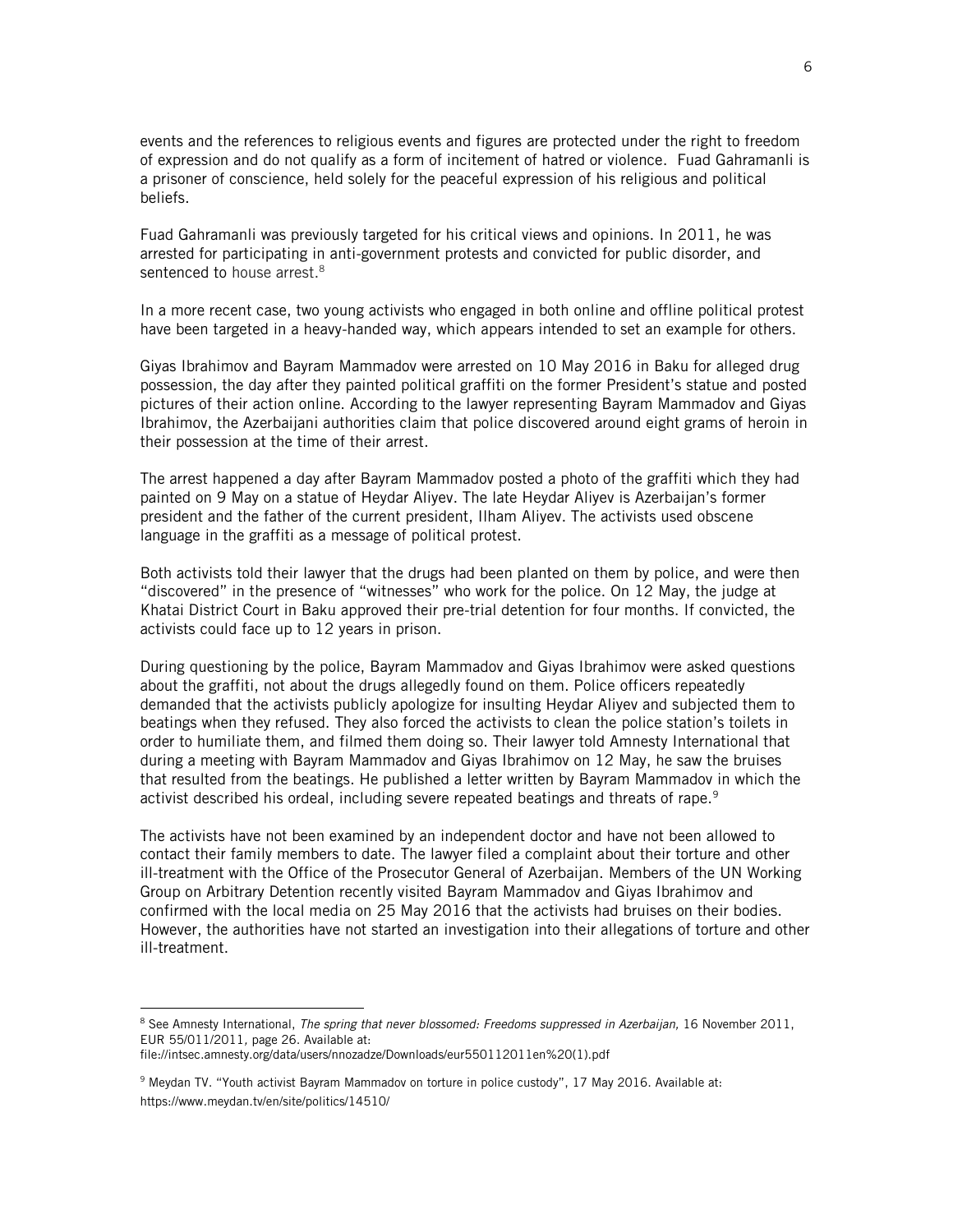Bayram Mammadov and Giyas Ibrahimov are prisoners of conscience. The timing of their arrest, shortly after painting graffiti, the charges which are not connected with painting graffiti as well as the nature of interrogation and the torture and other ill-treatment that they were subjected to point to the conclusion that the drug-related charges against them were fabricated in order to punish them for their political activities.<sup>10</sup>

#### Harassment and arrests of exiled government critics

"By arresting two brothers on blatantly trumped up drugs charges, the government wanted to send *a message to me and other journalists working abroad: that [you] can be outside of the country, but do not think that you are free to say what you want. It will be your family and loved ones who will pay for your actions.*" Gunel Mevlud, a journalist and writer exiled abroad.<sup>11</sup>

With a growing number of Azerbaijani activists and journalists now living and disseminating their views from abroad, a new front has opened up for the Azerbaijani authorities.

Perhaps most visibly, on 20 April 2016, the Azerbaijani authorities launched a criminal probe against Meydan TV, an internet-based independent Azeri-language media outlet which provides critical reporting on human rights, corruption and other issues. The charges include illegal entrepreneurship, large-scale tax evasion, and abuse of power; these charges were similar to the trumped up charges used to arrest and imprison prominent NGO heads and human rights defenders.

Fifteen Meydan TV journalists, some of whom report from Azerbaijan and others who work from abroad, are also under investigation. Those in Azerbaijan are currently under travel bans prohibiting them from leaving the country, and may face imprisonment if convicted for offences connected with their cooperation with Meydan TV.

While government critics in exile may themselves be beyond the reach of Azerbaijani authorities, their relatives back home are not. Amnesty International has documented several cases in which the relatives and family members of government critics abroad have been harassed and arrested in Azerbaijan on trumped-up drug charges.

Relatives of an outspoken journalist in exile, former prisoner of conscience Ganimat Zahid, have been targeted with drugs charges. Ganimat Zahid was the editor-in-chief of *Azadliq*, a major opposition newspaper, when he was imprisoned in 2007 for four years on false charges of hooliganism. He left the country on his release in 2011 to continue his critical reporting. He turned *Azadliq* into an online news outlet and set up an online television channel called *TV Azerbaijan Saat,* which broadcast to Azerbaijan via satellite.

On 20 July 2015, authorities arrested two of Ganimat Zahid's relatives in different parts of Azerbaijan: his cousin Rovshan Zahidov was arrested in the village of Shamakhi and his nephew Rufat Zahidov was detained in Baku.

According to Rufat Zahidov's lawyer, he was arrested while at work delivering food supplies to a local café in Baku. The police stopped his car, handcuffed him and took him to the anti-drugs police unit. While he was handcuffed in the car, they planted a plastic bag with five grams of

<sup>10</sup> For more info please see: Amnesty International, Azerbaijan: further information: release youth activists and investigate torture: Bayram Mammadov and Giyas Ibrahimov. Urgent Action. 1 June 2016 ( AI index: EUR 55/4172/2016) available at: https://www.amnesty.org/en/documents/EUR55/4172/2016/en/

<sup>&</sup>lt;sup>11</sup> Interview with Amnesty International, Tbilisi 11 April, 2016.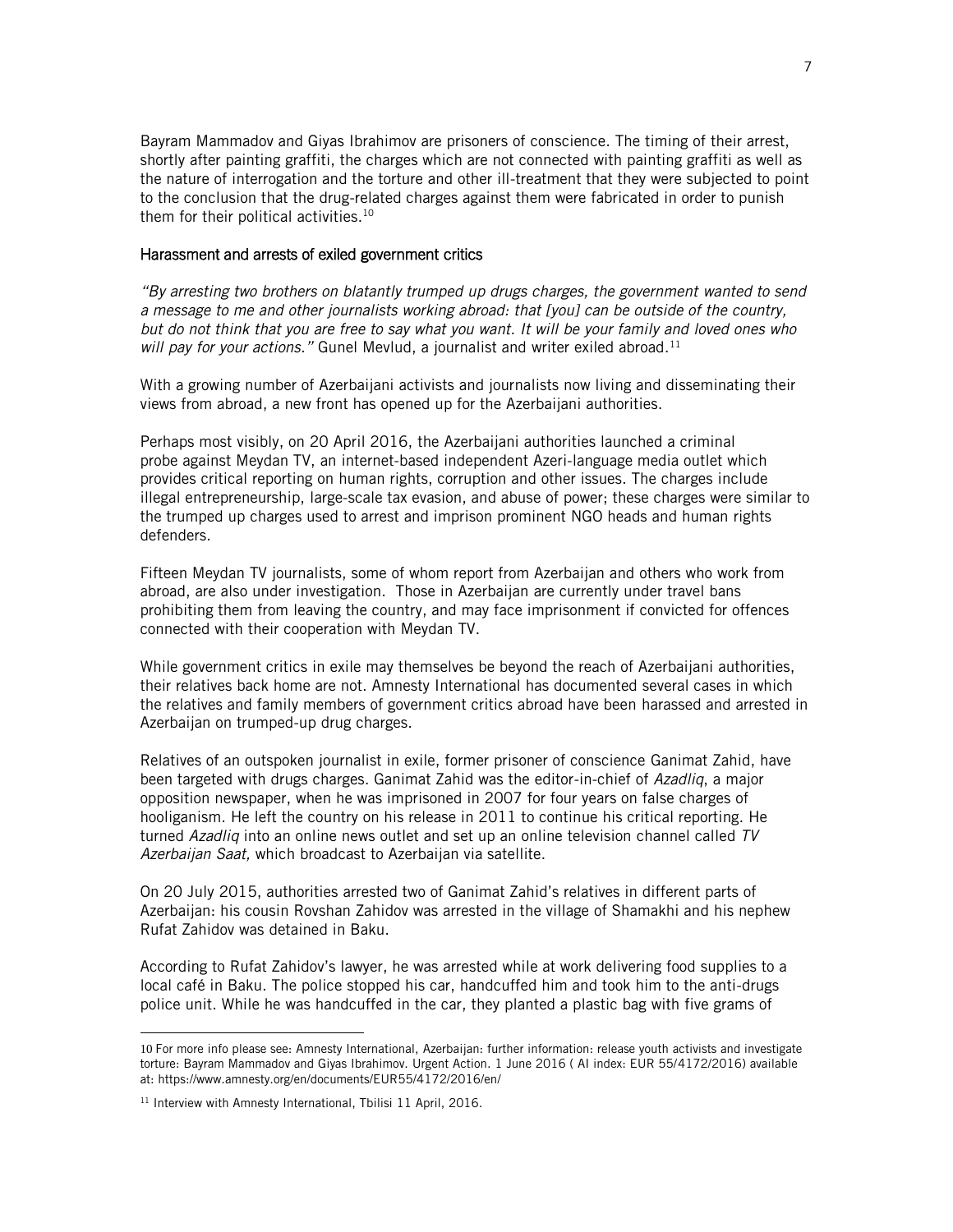heroin in his back trouser pocket, which was "discovered" after he was searched in the police department. Another plastic bag containing 22 grams of heroin was purportedly discovered by the police when they searched his car. That same day, he was charged with possession and selling a large quantity of drugs under Article 234.1 of the Criminal Code, which carries a sentence of up to 12 years imprisonment.

Rovshan Zahidov, Ganimat's cousin, was initially charged with resisting police and sentenced to 25 days of administrative detention. While in detention, he was pressured to sign a "confession" that he had purchased drugs from his relative Rufat Zahidov. After he refused, police officers raided his home on 24 July 2015 where they purportedly discovered six grams of heroin in the pocket of his old coat. Rovshan told his lawyer that police threatened to charge his wife if he refused to sign the "confession." On 25 July 2015, he was charged with illegal drug possession under Article 234.4.1 of the Criminal Code, which carries three years of imprisonment.

Both Rufat and Rovshan Zahidovs were searched and interrogated inside police stations, without the presence of their lawyer, who was prevented from seeing them for five days. They were forced to sign "confessions" under duress, which they have since revoked.

According to the lawyer, in both cases the police committed multiple procedural violations during the searches. In the case of Rufat Zahidov, a taxi driver who was summoned as an attesting witness (the presence of two such witnesses is required by law in Azerbaijan) was simply given the *protokol* and told to sign it (which he did), without any explanation of his rights and duties. In the case of Rovshan Zahidov, one attesting witnesses claimed the drugs were found at the beginning of the search in his jacket, while another one claimed that jacket was found at the end of the search, when the police officers were leaving the house. The search *protokol* had already been written and included the name of a state appointed lawyer despite the fact that he was not present during the search. The trials of both Rovshan and Rufat Zahidovs are currently ongoing. If convicted, they face imprisonment of up to three and 12 years respectively. Rovshan Zahidov and Rufat Zahidov are prisoners of conscience.

The family of another SAAT TV employee, its co-anchor Natiq Adilov, were also targeted in retaliation for his work.<sup>12</sup> His brother Murad Adilov was arrested on 11 August 2014 on charges of drug possession. He was detained in the street and taken to the police department, were he was searched without any witnesses or the presence of a lawyer. According to the police, they discovered small amounts of hashish and marijuana on him. The same day, police searched his house and allegedly confiscated an additional 600 grams of marijuana.

Murad Adilov was held incommunicado for five days and his lawyer was not allowed to visit him for the first two weeks. According to his lawyer, while in detention, Murad Adilov was beaten and forced to sign a "confession". After four days, when he was transferred to an investigative facility, a medical examination documented large bruises and other injuries on his body.

His lawyer told Amnesty International that Murad's arrest and conviction was marred by procedural violations: he was searched and arrested without being recognized as a suspect, and his arrest *protokol* was signed by a state-appointed lawyer who was not even present either during the arrest or the interrogation.

On May 14 2015, Lankaran Grave Crimes Court found Murad Adilov guilty of large scale drug

<sup>12</sup> For more info see: Amnesty International. Urgent action. *Political activist arrested, risks torture.* Index: EUR 55/014/2014. 20 August, 2014, available at http://www.amnestyusa.org/sites/default/files/uaa20814\_1.pdf.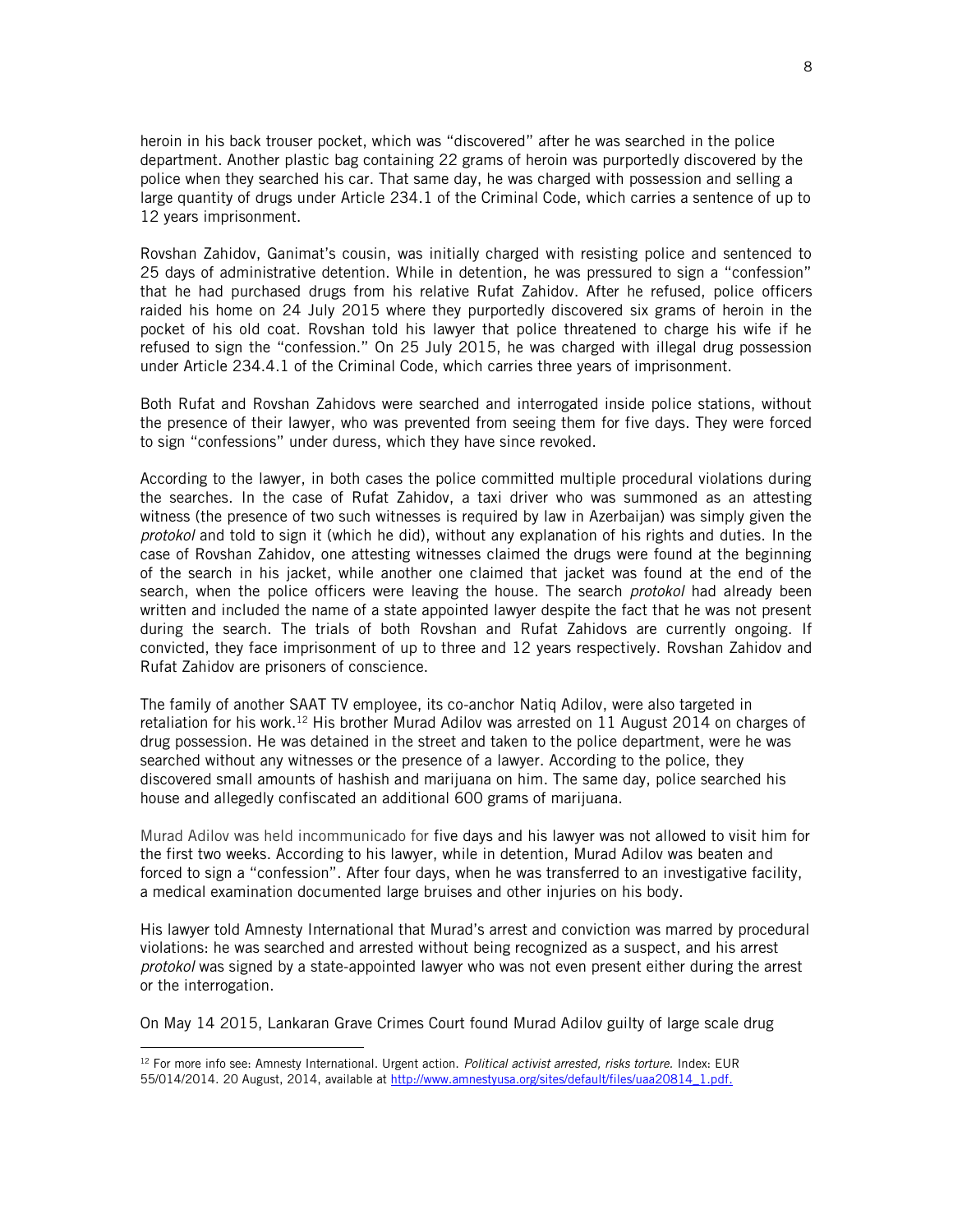possession and sentenced him to six years in jail. Prior to Murad's arrest, his brother Natiq Adilov received a letter from the Prosecutor's Office which blamed him for disseminating "in media and social networks thoughts and images contrary to morality and ethics." The authorities threatened in the letter that if he continued his activities, serious unspecified measures would be taken. Natiq Adilov is currently living in exile in France, from where he continues to work for SAAT TV.

Rufat and Rovshan Zahidovs, as well as Murad Adlilov, are prisoners of conscience who were arrested in retaliation for the fact that their relatives continue to voice critical views in their reporting from abroad.

Another co-anchor of the Saati TV and a leading columnist at Azadliq newspaper, Seymur Haziyev is now also behind bars. He was arrested in Baku on 29 August, 2014 on charges of hooliganism. His arrest followed an incident where an unknown man approached him as he was waiting for a bus near his house and hit him. In self-defence, he struck the man with a bottle he was holding at the time. The attacker did not receive any serious injury as the bottle did not break. The police who arrived quickly after the incident a detained Seymur Haziyev. The same day, he was charged with "hooliganism committed with a weapon" (Article 221.3 of Criminal Code) and remanded to pre-trial custody, awaiting investigation and trial. On 29 January 2015 he was [convicted](http://www.hrw.org/news/2015/01/30/dispatches-jail-beckons-azerbaijani-journalist) and sentenced to five years in prison. Seymur Haziyev is a prisoner of conscience.

Seymur Haziyev has been previously targeted for his critical journalism and publications which criticized President Aliyev and other high ranked Azerbaijani government officials. On 26 March 2011, he was abducted for several hours and beaten by six masked assailants, who warned him against continuing his criticism of the authorities.<sup>13</sup> Previously he was arrested for participating in an opposition rally in May 2010 and beaten at a police detention centre, where police officers threatened him with worse if he continued writing articles critical of the government.<sup>14</sup>

In July 2015 the authorities arrested two relatives of online Meydan TV director Emin Milli. On 23 July 2015, his brother-in-law, IT consultant Nazim Agabeyov, was apprehended by police officers as he left home to go to work. He was taken to the police station where drugs were purportedly discovered on him and he was sentenced to three months detention on charges of selling drugs. Several days later, on 27 July 2015, Emin Milli's cousin, Polad Abdullayev was arrested in unknown circumstances and released after a number of relatives published a letter repudiating Emin Milli. On 22 April 2016, after spending almost a year behind bars, Nazim Agabeyov was released under a suspended two-year prison sentence. His conviction has not been quashed.

On 13 October 2015, police detained two brothers of writer and Meydan TV editor Gunel Movlud. Her bothers, Vakil and Raji Imanovs, were detained at the same time but in two different regions of Azerbaijan. One was arrested in Sumgayit, a town near Baku, and the other in Bilasuvar, a city in Southern Azerbaijan. Vakil Imanov was detained while on a bus on his way home from work. According to Vakil Imanov's lawyer, the police officers stopped the bus and asked who was Vakil

<sup>13</sup> For more info see: Amnesty International, *The spring that never blossomed*: *Freedoms suppressed in Azerbaijan,* page 33. 16 November 2011, EUR 55/011/2011. Available at:

file://intsec.amnesty.org/data/users/nnozadze/Downloads/eur550112011en%20(1).pdf

<sup>14</sup> For more info see: Amnesty International. *Clampdown on activists intensifies in Azerbaijan ahead of 2 April protests* AI March 2011, EUR 55/003/2011 31 Available at:

[file://intsec.amnesty.org/data/users/nnozadze/Downloads/eur550032011en%20\(2\).pdf](../../../users/nnozadze/Downloads/eur550032011en%20(2).pdf)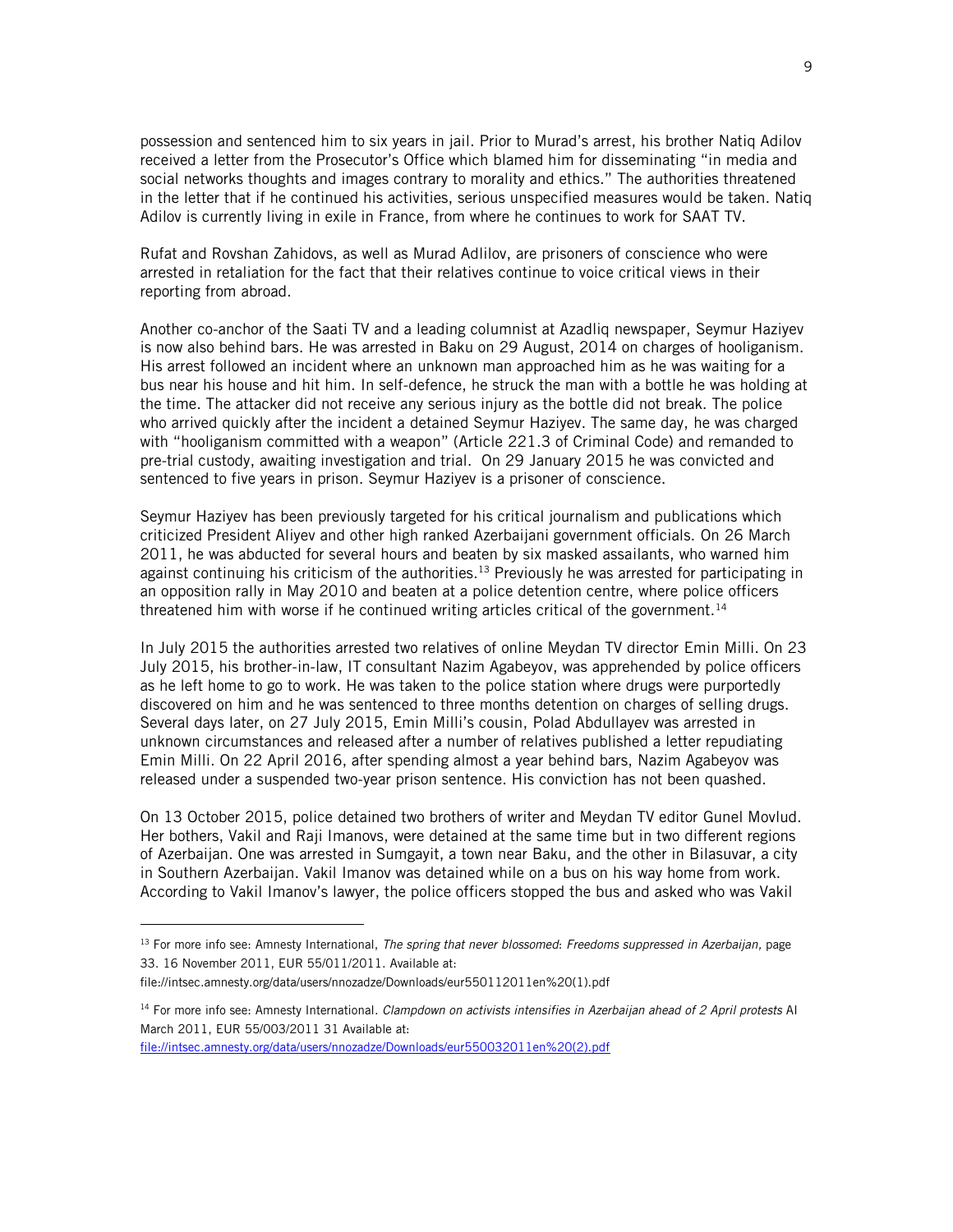Imanov. After he identified himself, one of the police officers approached him, put his hand in the pocket of his trousers and took out eight grams of marijuana. His brother, Raji Imanov, was arrested the same day, also on his way home from work. The police detained and searched him in the street without any witnesses, and alleged that they had also found eight grams of marijuana in his front pocket. Both brothers were taken to local police stations and questioned without lawyers being present. They were both forced to sign self-incriminating "confessions", which they both revoked after two days, when they were finally allowed to meet with lawyers of their choice. On the day of their arrest, they were charged with possession and selling of drugs under Article 234.1 of the Criminal Code of Azerbaijan. On 22 December 2015, Vakil Imanov was sentenced to one year in prison at Bilasuvar Regional Court's, while Raji Imanov later received a prison sentence of a year and a half. On 28 April 2016, they were both released on parole after serving over one-thirds of their respective sentences. Their convictions have not been quashed.

## **Conclusion**

The clampdown on free voices and criticism of the government continues unabated in Azerbaijan, with much of the abuse happening behind closed doors and while international human rights monitors remain barred from entering the country. The release of previously imprisoned human rights defenders and other critics of the government has not been followed by any meaningful change in the repressive environment, which, together with the restrictions imposed as part of their release, prevents them from conducting their legitimate work freely without the fear of harassment and retaliation. Their convictions have not been quashed, their NGOs remain closed, their accounts frozen, and they continue to face threats, intimidation and harassment, and risk being detained again if they resume their critical activities. Those dissenting voices who put their head above the parapet, find themselves arrested and prosecuted under politically-motivated, trumped-up criminal charges, typically for drug-related offences. The same danger exists for relatives of government critics who have left the country but have not given up their criticism of the authorities.

Intimidation, arbitrary detentions, beatings torture and other ill-treatment continue to be used to supress the expression of views critical of the government. Compliant courts continue to indulge the state's use of exemplary fabricated charges and ignore the multiple procedural violations committed by law enforcement agencies in bringing them. The cumulative effect of these practices has been the creation of a climate of fear and self-censorship in Azerbaijani society. Azerbaijan is not a country where the rights to freedom of expression and association are upheld or even tolerated.

The recent release of political prisoners has only superficially dented this overall picture: a sop to international pressure, the move has changed little in practice. Activists who are now free, are not free to speak out. Recently vacated prison cells have been filled with new victims. At the same time, the releases do testify to the residual sensitivity of Azerbaijani to international criticism. That criticism must be sustained, if sustainable improvements in the respect for the freedom of expression are to occur in Azerbaijan.

#### Recommendations to the government of Azerbaijan

The Azerbaijani authorities must respect Azerbaijan's international human rights obligations, including the rights to freedom of expression, association and peaceful assembly. The authorities should:

 ensure that activists, human rights defenders and any other individuals are able to peacefully exercise these rights without the fear of retribution, and in particular: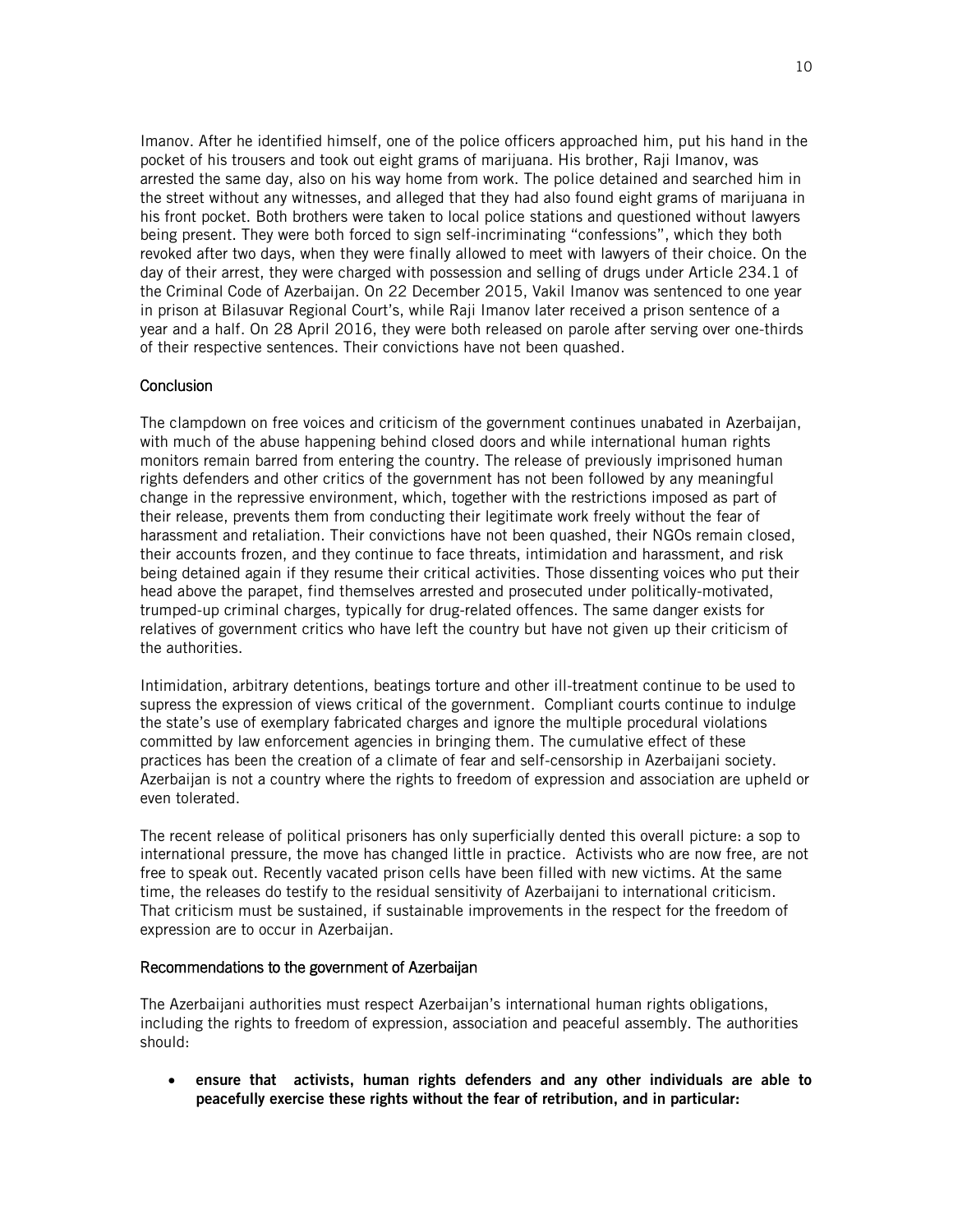- o all prisoners of conscience should be immediately and unconditionally released. Their convictions should be quashed, their bank accounts unfrozen, and all travel and professional restrictions lifted;
- o all politically motivated prosecutions and other forms of harassment and intimidation of government critics should stop immediately;
- o any harassment of relatives and family members of the exiled journalists and civil society and political activists, including arbitrary arrests and criminal prosecution under trumped-up charges, should stop immediately, and they should be immediately and unconditionally released;
- o the restrictions imposed on the recently released prisoners of conscience should be lifted, and they should be clear of any remaining convictions;
- restore a functioning safe and enabling environment for civil society, including NGOs, human rights defenders, journalists and activists, in particular:
	- $\circ$  the restrictive legislative changes introduced in recent years the rights to freedom of expression, peaceful assembly and association should be repealed, and the regulations on funding and registration of NGOs brought in line with international standards;
	- $\circ$  the pending criminal cases and tax penalties against human rights defenders and their organisations should be stopped; and
	- $\circ$  international human rights monitors should be given unimpeded access to Azerbaijan for human rights work purposes;
- ensure that fair trial guarantees and due process rights are respected and upheld in all cases, in particular:
	- o fair trials should be fully ensured for all persons, including those arrested and convicted on politically motivated charges;
	- $\circ$  arbitrary detentions should stop, and those responsible for this practice should be investigated identified and prosecuted in fair trials;
	- $\circ$  the prohibition of torture and other ill-treatment should be enforced, all credible allegations promptly, effectively and impartially investigated, and all those responsible for, or knowingly condoning, this practice prosecuted in fair trials;
	- o all detained individuals should be provided with effective safeguards for due process, in particular access to a lawyer of their choice, and access to their family members;
	- o any cases in which forced confessions obtained under coercion have been used in trials should be reviewed, and where these have contributed to conviction those convicted should be released and given a fair trial in which such evidence is excluded.

#### Azerbaijan's international partners - foreign governments and intergovernmental organizations should:

- monitor the human rights situation in Azerbaijan, and thoroughly document and report their findings;
- call on the Azerbaijani government authorities to release all prisoners of conscience immediately and unconditionally;
- insist on full respect for the rights to freedom of expression, association and peaceful assembly in Azerbaijan; and
- raise concerns regarding human rights violations in Azerbaijan with the Azerbaijani authorities at every opportunity, in bilateral and multilateral forums.